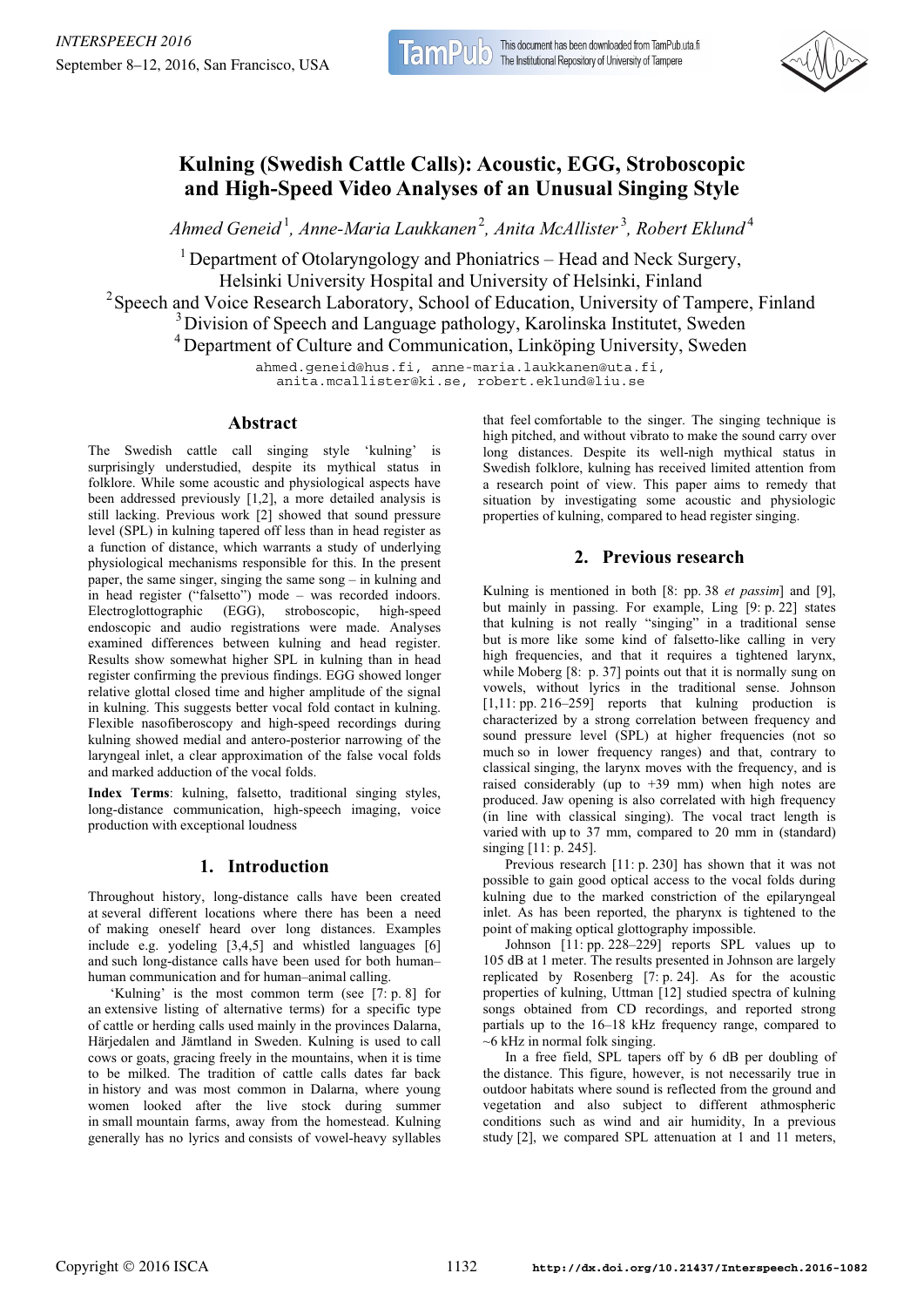respectively, and found that while head register voice dropped 25.2 dB, kulning register only dropped 9.4 dB, thus exhibiting its remarkable resilience, SPL-wise, in its natural environment. Given the listed observations, a more fine-grained study of the physiological mechanisms that produce these differences is required, especially since the perceptual difference (from single notes) between head register and kulning is not as striking as reported physiological and acoustic differences.

### **3. Data collection and method**

The singer (FP, born in 1987), the same as in our previous studies [1,2], is educated in kulning at Musikkonservatoriet in Falun and Malungs Folkhögskola, by Agneta Stolpe and Ann-Sofi Nilsson. Data consisted of FP singing the same cattle call (cattle call from Äppelbo in a traditional arrangement by Agneta Stolpe, Vallslinga från Äppelbo) as in our previous studies, this time in kulning mode and in head register (or falsetto) mode. The duration of the song was around one minute.

In the present study, phonation on a single pitch was studied using video-stroboscopy, high-speed endoscopy and electroglottography (EGG). According to glottal imaging, falsetto phonation is characterized by a nearly sinusoidal vocal fold movement pattern with short or even lacking glottal closure (e.g. [13]). EGG shows the vocal fold contact pattern and has been shown to differentiate between phonation type and registers [14]. To the best of our knowledge, no EGG data have been reported for kulning.

All data were collected on 14 June 2015, in an indoor location at the Helsinki University Hospital in Helsinki, Finland.

For measuring SPL, two sound-level meters were used in parallel: an Extech 407732 and a Brüel & Kjaer 2238 Mediator. A-weighting and a slow response time (1 second) were used.

We also recorded audio, but have not used these recordings in the present study.

A dual-channel electroglottograph (Glottal Enterprises) was used to register contact area variation of the vocal folds during phonation in kulning and in head register.

Flexible fiberoscopy recordings were made using nasofiberoscope ORL Vision RS1, CCD supplied by Rehder & Partners.

High speed recordings were carried out using KayPentax, model 9710 at 4000 frames per second. The spatial resolution of the high speed videos was  $512 \times 256$  pixels. The duration of the each video taken was 4 seconds.

# **4. Analysis**

#### **4.1. Acoustic analyses: SPL measurements**

In the present study, we measured sound pressure levels at 3 cm and at 1 and 11 meters from the source in one of the hospital corridors.

At 3 cm from the mouth, dB(a) values for head register varied between 93 and 102 dB(a), while kulning had a range between 94 and 123 dB(a), thus exhibiting higher sound values for kulning in absolute terms.

Comparing sound pressure levels at 1 and 11 meters, head register produced a level drop of around 21 dB(a) (from c.94  $dB(a)$  at 1 meter, and 68–78 dB(a) at 11 meter), while kulning dropped by around 15 dB (from c.97 dB(a) to 82 dB(a)). This repeats our previous finding that kulning voice is attenuated less than head register as a function of distance, not only in its intended outdoor environment, but also in an indoor setting.

Finally, when calibrating and comparing our two sound level meters, we observed that the Extech sound-level meter in general showed dB values 2–3 dB higher than the Brüel  $\&$ Kjaer sound level meter. Although there is reason to assume that the latter is slightly more reliable, the observed variation was so big and fluctuated so much that our reported results are based on measurements from both sound-level l meters.

#### **4.2. EGG**

The principle of EGG is based on differences in the electrical conductivity between air and tissue [15]. The EGG signal is obtained by placing two (or more) electrodes on both sides of the larynx and feeding a high frequency (>300 kHz), low voltage (<10 mA) alternating current between the electrodes. Variation of contact area between the vocal folds during phonation is reflected in the EGG signal. In the present study the EGG signal was analyzed for the relative contact time, CQ, as shown in Figure 1. Voce Vista software was used.

The threshold level of 25% of the peak-to-peak amplitude (seen from the impedance maximum) was chosen to represent the baseline between open and closed glottis [16] since it is problematic to locate the exact beginning and ending of the glottal opening and closing events in EGG signal. The 25% level was chosen as it has been shown to have a good correspondence with kymographic and high speed imaging of vocal fold vibration [17,18].



*Figure 1. EGG signal (increasing impedance = decreasing contact downwards). CQ measured as closed time (red line) divided by period time (yellow line).* 

Table 1 below shows that CQ was higher in kulning compared to head register. F0 was also somewhat higher in kulning. Both differences were statistically significant  $(p < 0.001)$ , Wilcoxon Signed Rank *t*-test).

*Table 1. Descriptive Statistics. Mean, SD and range for CQ and F0 results.* N *= number of periods.*

|                    | N   | Min    | Max    | Mean     | Std. Dev. |
|--------------------|-----|--------|--------|----------|-----------|
| Kulning CQ         | 493 | .40    | .55    | .4734    | .02715    |
| Head Voice CQ      | 493 | .26    | .57    | .4052    | .06057    |
| Kulning FO         | 493 | 620.97 | 875.00 | 759.5502 | 41.87060  |
| Head Voice FO      | 493 | 641.67 | 802.08 | 693.7666 | 17.81907  |
| Valid N (listwise) | 493 |        |        |          |           |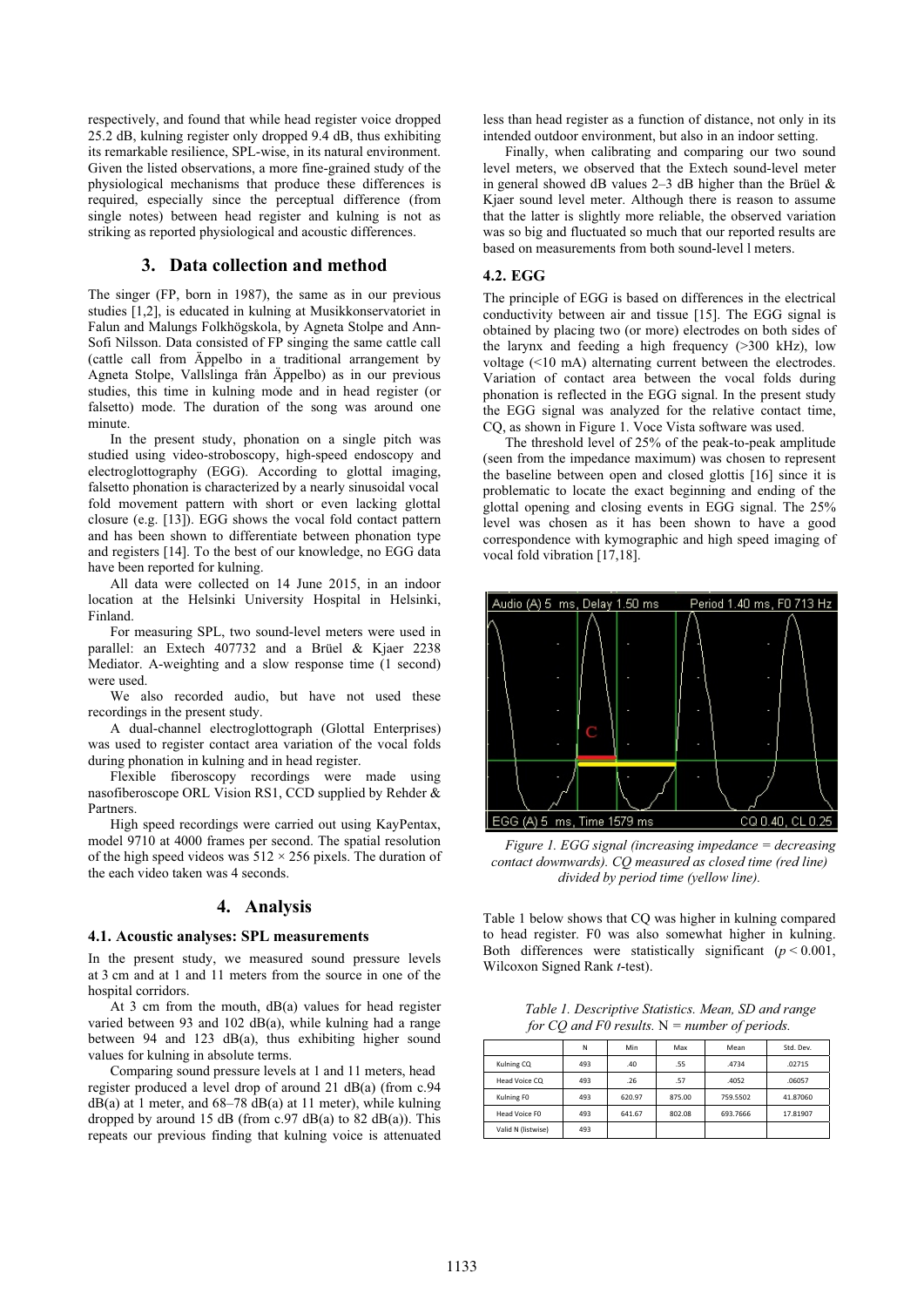The EGG waveform differences between kulning and head voice are illustrated in Figure 2. The waveform is more rounded/less angular-looking in head voice and the signal SPL was also in many attempts somewhat smaller than in kulning.



#### *(increasing upwards).*

#### **4.3. Stroboscopic and high-speed findings**

Flexible nasofiberoscopy was carried out for both head register and kulning phonations separately, and then also while the subject was performing both on just one exhalation. For the latter the subject started in head register and shifted to kulning after two seconds.

The stroboscopic recordings show clearly that several laryngeal changes took place when the subject shifted from head register to kulning. The lateral walls of the epilarynx moved more medially diminishing the width of the laryngeal inlet. The antero-posterior distance from the stem of the backside of the epiglottis to the back-wall of the laryngeal inlet also diminished. The latter change resulted in the fact that the epiglottis covered more than half of the length of the vocal folds leaving only the most posterior part of them visible. Such a limitation in visibility was also noticed in head register but to a much lesser extent due to the longer antero-posterior distance between epiglottis and the backwall of the epilaryngeal tube (arytenoid region). Additionally, the piriform fossae are more open during head register compared to kulning.

High-speed recordings were made using 4000 images per second for head register and kulning separately. Due to the short duration of the high speed recordings it was not possible to have subsequent registrations of kulning and head register in the same phonation. Comparing both high-speed videos reveal that that kulning is characterized by a marked adduction of the false vocal folds. The adduction of the vocal folds is also tighter in kulning compared to head voice.

The laryngeal data collection used both a flexible endoscope and a rigid endoscope in high speed recordings. Using a rigid endoscope requires pulling the tongue forward and applying local anesthesia to the back of the mouth to reduce gagging. According to the singer this had effects on her singing, possibly affecting vocal fold closure and thus loudness. She also felt that the forward tongue position was harder to maintain in kulning than in head register singing. However, despite these difficulties she managed to produce clear perceptual, stroboscopic, high-speed and EGG differences between kulning and head register singing.

# **5. Discussion**

First, as for sound pressure level, we showed that it was higher in kulning mode than in head register mode, although the lower values were similar for both modes of singing. Kulning values peaked at around 123 dB(a) at 3 cm from the source, while the highest measured value for head register was 102 dB(a). As for attenuation, our previous observations that kulning voice is affected less by distance than head register were confirmed, although less markedly, with an observed difference of about 6 dB(a) at 11 meters as compared to 1 meter. While this replicated our findings that kulning mode is more resilient to distance, this difference is bigger in its natural habitat (forest) than in an indoor setting (a hospital corridor).

Higher CQ values suggest a larger contact area between the vocal folds. CQ has been found to be higher in voices with lower pitch, higher intensity, chest register or more pressed phonation compared to high pitch, low intensity and head register or hypofunctional phonation type [14]. Physiologically the results seem to suggest more adducted vocal folds with possibly higher thyroarytenoid muscle activity in kulning. The findings of the high-speed optical examination in terms of more adduction of the vocal folds come in line with the higher CO values.

Rosenberg [19] reported that a good kulning tone is characterized by a prominent first partial and an evenly falling spectrum envelope. The spectral findings of the present study are in line with this.

Kulning compared to head voice was characterized by a less steep spectral slope. Prominence of the first partial as well as strength of the overtones may imply a non-linear source–filter interaction in terms of a better tuning of the first vocal tract resonance (formant) close to the fundamental frequency, F0 (slightly above it). Then the inertive reactance of the vocal tract will be higher at the frequency of the vocal fold vibration. That, in turn, can enhance vocal fold vibration and thus lead to strengthening of the fundamental and the overtones (see [20]). Tuning of the first formant (F1) to F0 which is as high as in the kulning samples (i.e. above 700 Hz) implies raising of F1. That, in turn, may be accomplished by shortening the acoustically effective vocal tract length by increasing the jaw opening, lip spreading or by raising the larynx. The inertive reactance of the vocal tract can also be raised over a wide frequency range by narrowing of the epilarynx [20], which was seen in the fiberoscopy recordings done in this study. In order to enable an effective source–filter interaction, the glottis needs to be fully closed at least 30% of the period time [21].

Further studies on kulning should address loudness (measured in sones). Physiological investigation should also consider aerodynamic parameters (subglottic pressure and airflow during phonation).

MRI registration of the vocal tract and finite-element modeling based on it would allow the calculation of vocal tract impedance. Such a study would shed further light on the origin of the high sound pressure levels obtained in kulning.

The findings of the fiberoscopic and high-speed videos are strikingly pointing to the rule of the supraglottic area in kulning. Unfortunately, no previous studies managed to get a good optical access during kulning. This can be due to the more advanced techniques we have nowadays in comparison to previous studies and also to the cooperation of the singer in this study. Although this limits the possibility of discussing our results, but it points to the importance of them in filling a missing gap in the literature.

However, our findings go in line with the findings of Titze and Story [22] and Yanagisawa [23] that the loudest qualities of singing twang, belting and opera, especially at higher